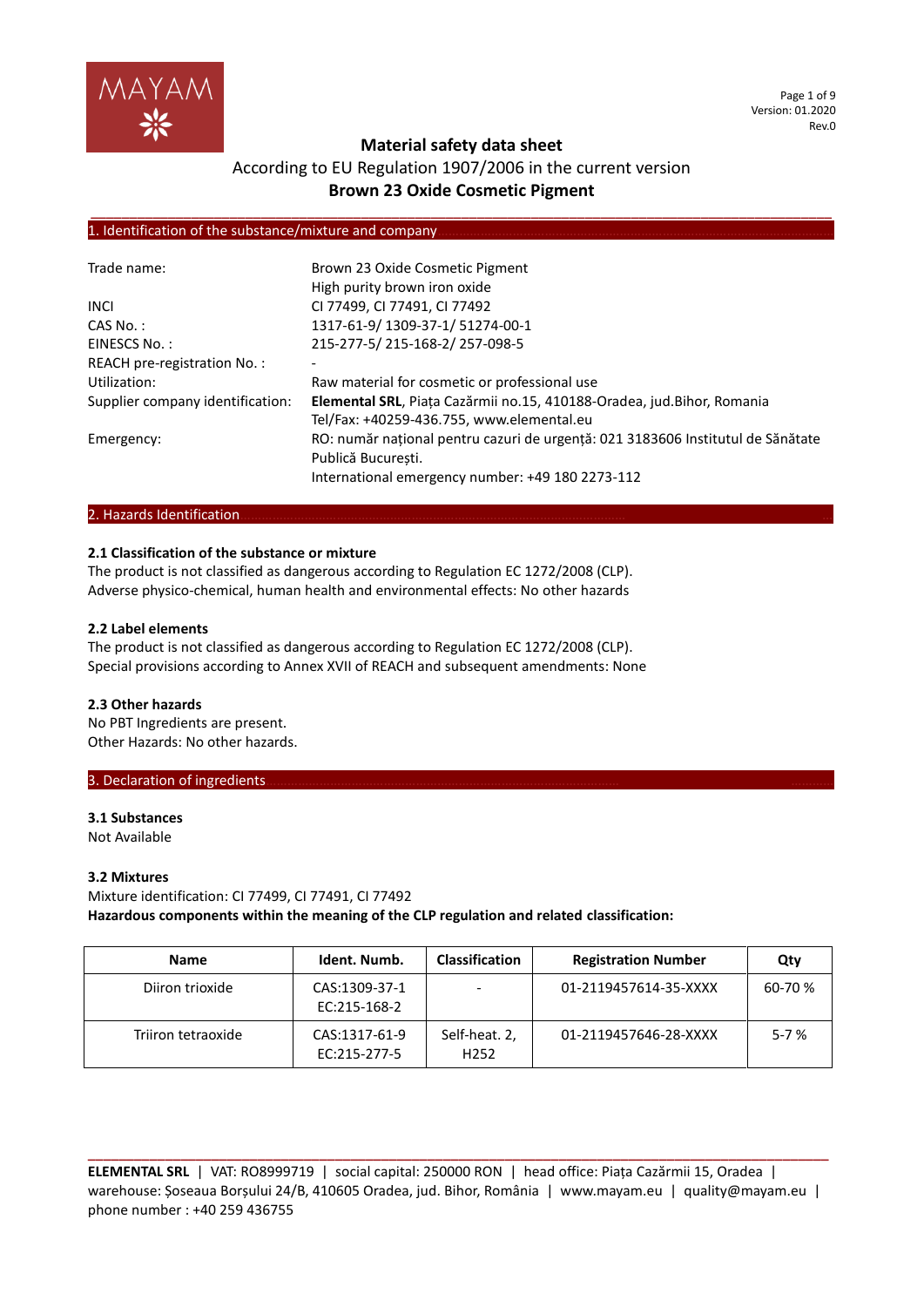

# According to EU Regulation 1907/2006 in the current version **Brown 23 Oxide Cosmetic Pigment**

**\_\_\_\_\_\_\_\_\_\_\_\_\_\_\_\_\_\_\_\_\_\_\_\_\_\_\_\_\_\_\_\_\_\_\_\_\_\_\_\_\_\_\_\_\_\_\_\_\_\_\_\_\_\_\_\_\_\_\_\_\_\_\_\_\_\_\_\_\_\_\_\_\_\_\_\_\_\_\_\_\_\_\_\_\_\_\_\_\_\_\_\_\_\_\_\_**

#### 4. First aid measures………………………………………………………………………………………… ………

#### **4.1 Description of first aid measures**

**In case of skin contact:** Wash with plenty of water and disinfectant/non-abrasive soap.

**In case of eye contact:** Wash immediately with water.

**In case of ingestion:** Do not induce vomiting, get medical attention showing the MSDS and hazards label.

**In case of inhalation:** Remove casualty to fresh air and keep warm and at rest.

## **4.2 Most important symptoms and effects, both acute and delayed** Not Available

## **4.3 Indication of any immediate medical attention and special treatment needed** None

## 5. Fire fighting measures

#### **5.1 Extinguishing media**

**Suitable extinguishing media:** Water, CO2, foam, chemical powders, according to the materials involved in the fire. In case of fire, use foam, dry chemical, CO2. **Unsuitable extinguishing media:** None in particular.

## **5.2 Special hazards arising from the substance or mixture**

Do not inhale explosion and combustion gases. Burning produces heavy smoke.

#### **5.3 Advice for fire-fighters**

Use suitable breathing apparatus. Collect contaminated fire extinguishing water separately. This must not be discharged into drains. Move undamaged containers from immediate hazard area if it can be done safely.

#### 6. Accidental release measures

#### **6.1 Personal precautions, protective equipment and emergency procedures**

Wear personal protection equipment. Remove persons to safety. See protective measures under point 7 and 8.

#### **6.2 Environmental precautions**

Do not allow to enter into soil/subsoil. Do not allow to enter into surface water or drains. Retain contaminated washing water and dispose of it following local legislation. In case of gas escape or of entry into waterways, soil or drains, inform the responsible authorities if required.

#### **6.3 Methods and material for containment and cleaning up**

Suitable material for cleaning up: dry and inert absorbing material (e.g. vermiculite, sand, earth). Wash with plenty of water.

**ELEMENTAL SRL** | VAT: RO8999719 | social capital: 250000 RON | head office: Piața Cazărmii 15, Oradea | warehouse: Șoseaua Borșului 24/B, 410605 Oradea, jud. Bihor, România | www.mayam.eu | quality@mayam.eu | phone number : +40 259 436755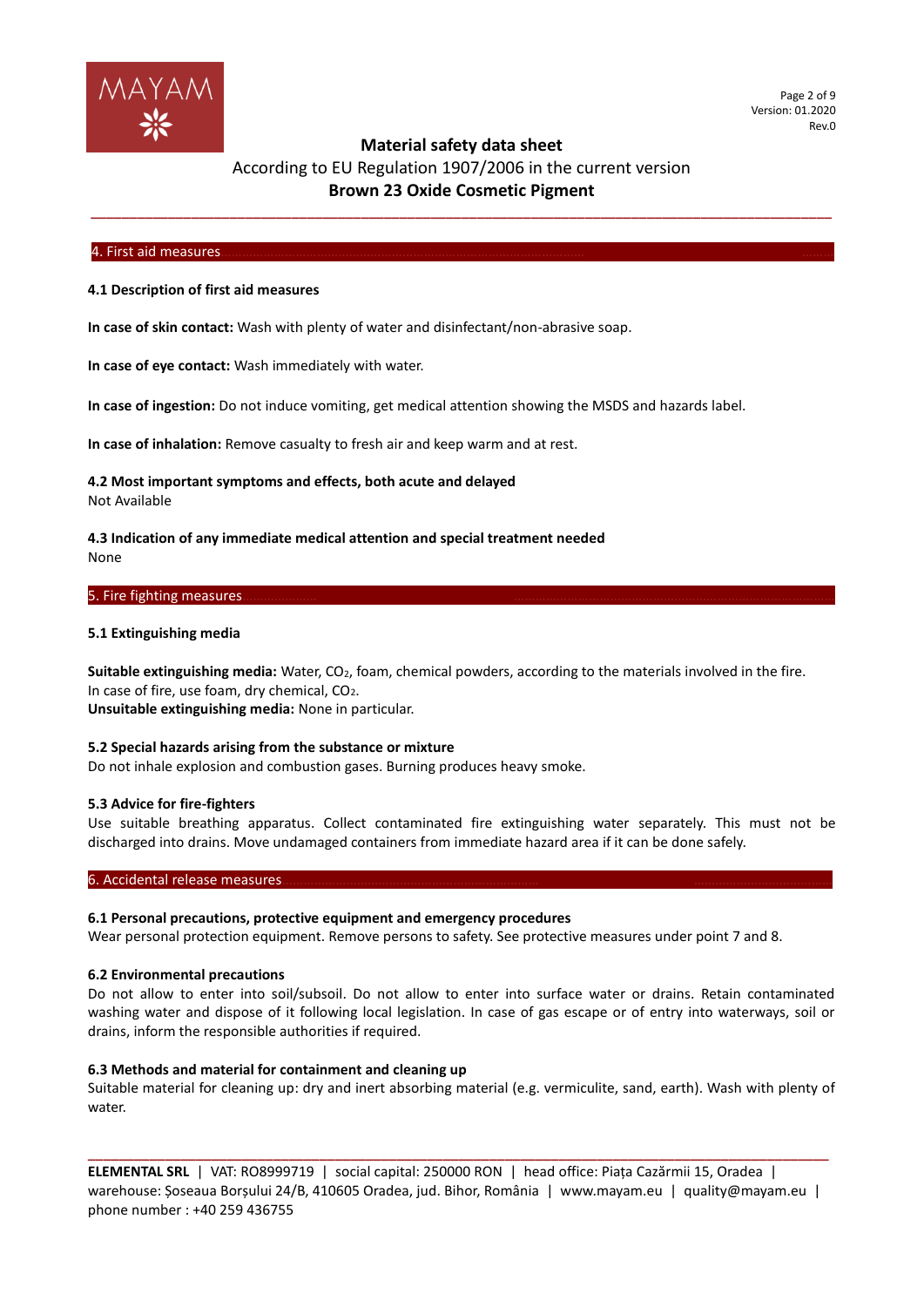

# According to EU Regulation 1907/2006 in the current version **Brown 23 Oxide Cosmetic Pigment**

**\_\_\_\_\_\_\_\_\_\_\_\_\_\_\_\_\_\_\_\_\_\_\_\_\_\_\_\_\_\_\_\_\_\_\_\_\_\_\_\_\_\_\_\_\_\_\_\_\_\_\_\_\_\_\_\_\_\_\_\_\_\_\_\_\_\_\_\_\_\_\_\_\_\_\_\_\_\_\_\_\_\_\_\_\_\_\_\_\_\_\_\_\_\_\_\_**

# **6.4 Reference to other sections**

See also section 8 and 13.

# 7. Handling and storage.

## **7.1 Precautions for safe handling**

Avoid contact with skin and eyes, inhalation of vapors and mists. Do not eat or drink while working. See also section 8 for recommended protective equipment.

#### **7.2 Conditions for safe storage, including any incompatibilities**

Store in a tightly closed container in a cool, dry, well-ventilated area.

Incompatible materials: None in particular.

Instructions regarding storage premises: Adequately ventilated premises.

## **7.3 Specific end use(s)**

Recommendation(s): Storage temperature < 25°C Industrial sector specific solutions: None in particular.

#### 8. Exposure controls / personal protection.

# **8.1 Control parameters**

| <b>Community Occupational Exposure Limits (OEL)</b> |                 |                       |                    |                  |                            |                          |                  |
|-----------------------------------------------------|-----------------|-----------------------|--------------------|------------------|----------------------------|--------------------------|------------------|
| Component                                           | <b>OEL Type</b> | Country               | Long Term<br>mg/m3 | Long Term<br>ppm | <b>Short Term</b><br>mg/m3 | <b>Short Term</b><br>ppm | <b>Behaviour</b> |
| Diiron trioxide                                     | <b>ACGIH</b>    |                       | 5                  |                  |                            |                          |                  |
|                                                     | <b>NATIONAL</b> | France                | 5                  |                  |                            |                          |                  |
|                                                     | NATIONAL        | Spain                 | 5                  |                  |                            |                          |                  |
|                                                     | <b>NATIONAL</b> | Finland               | 5                  |                  |                            |                          |                  |
|                                                     | NATIONAL        | Portugal              | 5                  |                  |                            |                          |                  |
|                                                     | <b>NATIONAL</b> | Belgium               | 5                  |                  |                            |                          |                  |
|                                                     | <b>NATIONAL</b> | Poland                | 5                  |                  | 10                         |                          |                  |
|                                                     | NATIONAL        | Russian<br>Federation | 6                  |                  |                            |                          |                  |
|                                                     | <b>NATIONAL</b> | United Kingdom 5      |                    |                  | 10                         |                          |                  |
|                                                     | NATIONAL        | United Kingdom 5      |                    |                  | 30                         |                          |                  |
|                                                     | <b>NATIONAL</b> | United Kingdom 5      |                    |                  | 12                         |                          |                  |
|                                                     | <b>NATIONAL</b> | United Kingdom 10     |                    |                  | 10                         |                          |                  |
|                                                     | NATIONAL        | United Kingdom 4      |                    |                  | 10                         |                          |                  |
|                                                     | NATIONAL        | France                | 10                 |                  |                            |                          |                  |
|                                                     | ACGIH           |                       | 5                  |                  |                            |                          |                  |
| Triiron tetraoxide                                  | ACGIH           |                       | 5.000              |                  |                            |                          |                  |
|                                                     | <b>NATIONAL</b> | France                | 10.000             |                  |                            |                          |                  |
|                                                     | NATIONAL        | France                | 5.000              |                  |                            |                          |                  |

#### **8.2 Exposure controls**

**Eye/face protection:** Eye glasses with side protection.

**Skin protection:** Chemical protection clothing.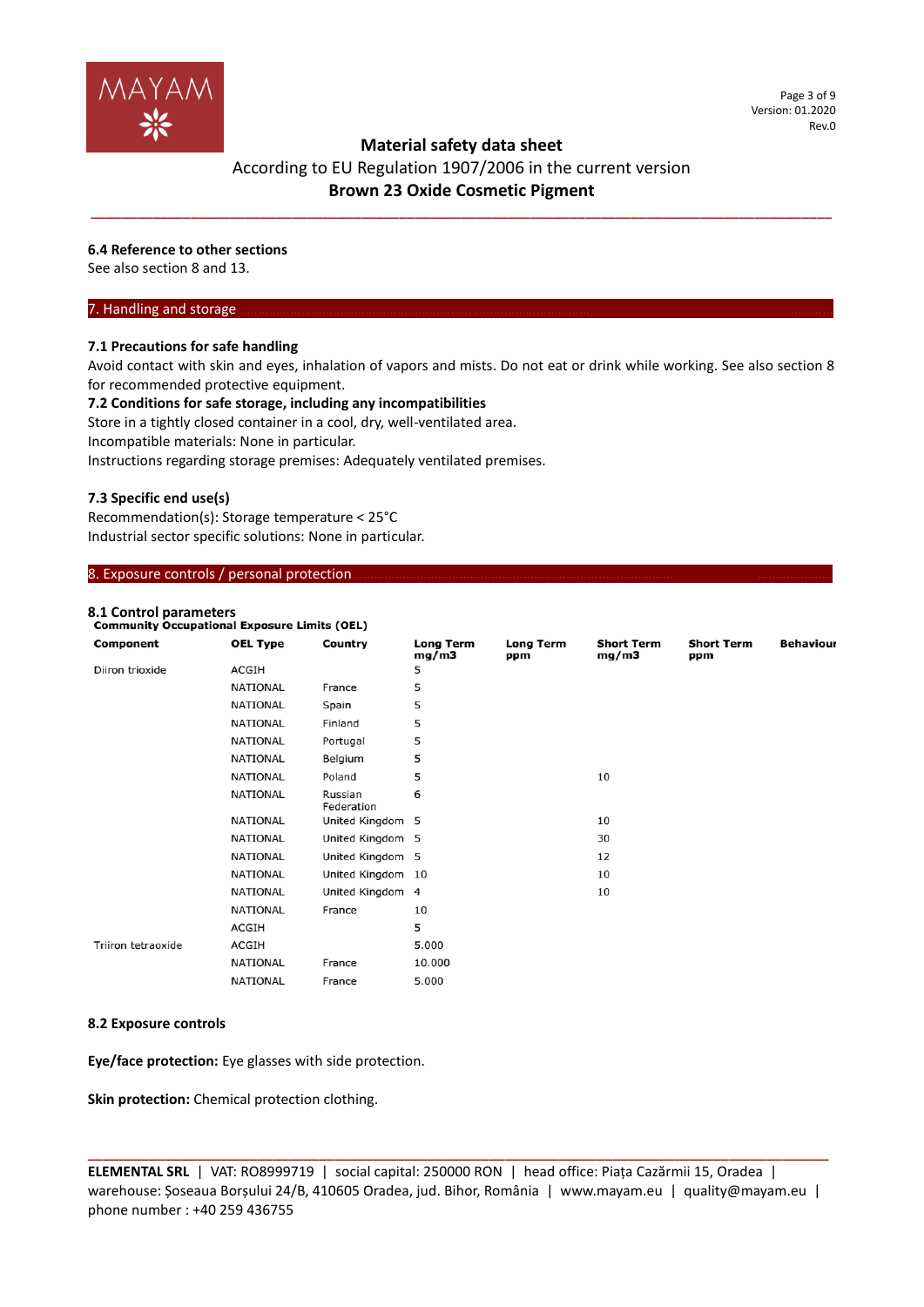

Page 4 of 9 Version: 01.2020 Rev.0

# **Material safety data sheet**

# According to EU Regulation 1907/2006 in the current version **Brown 23 Oxide Cosmetic Pigment**

**\_\_\_\_\_\_\_\_\_\_\_\_\_\_\_\_\_\_\_\_\_\_\_\_\_\_\_\_\_\_\_\_\_\_\_\_\_\_\_\_\_\_\_\_\_\_\_\_\_\_\_\_\_\_\_\_\_\_\_\_\_\_\_\_\_\_\_\_\_\_\_\_\_\_\_\_\_\_\_\_\_\_\_\_\_\_\_\_\_\_\_\_\_\_\_\_**

**Hand protection:** NBR (nitrile rubber).

**Respiratory protection:** Filtering Half-face mask (DIN EN 149).

# **8.3 Hygienic and Technical measures**

Not Available

# 9. Physical and chemical properties

## **9.1 Information on physical and chemical properties**

Physical State Solid Appearance: Powder, Brown Odour: Odorless Odour threshold: Not Available pH: Not Available Melting point/ range: Not Available Boiling point/ range: Not Available Flash point: Not Applicable Evaporation rate: Not Available Upper/lower flammability or explosive limits: Not Available Vapour density: Not Available Vapour pressure (20°C): Not Available Density (20°C): Not Available Water solubility: Insoluble Lipid solubility: Insoluble Partition coefficient (n-octanol/water): Not Available Auto-ignition temperature: Not Available Decomposition temperature: Not Available Viscosity (20°C): Not Available Explosive properties: Not Available Oxidising properties: Not Available Flammability (Solid, Gas): Not Available Volatile Organic compounds - VOCs = Not Available

#### **9.2 Other information**

Substance group relevant properties: Not Available Miscibility: Not Available Conductivity: Not Available

# 10. Stability and reactivity

**10.1 Reactivity** Stable under normal conditions.

# **10.2 Chemical stability**

Data not Available.

**ELEMENTAL SRL** | VAT: RO8999719 | social capital: 250000 RON | head office: Piața Cazărmii 15, Oradea | warehouse: Șoseaua Borșului 24/B, 410605 Oradea, jud. Bihor, România | www.mayam.eu | quality@mayam.eu | phone number : +40 259 436755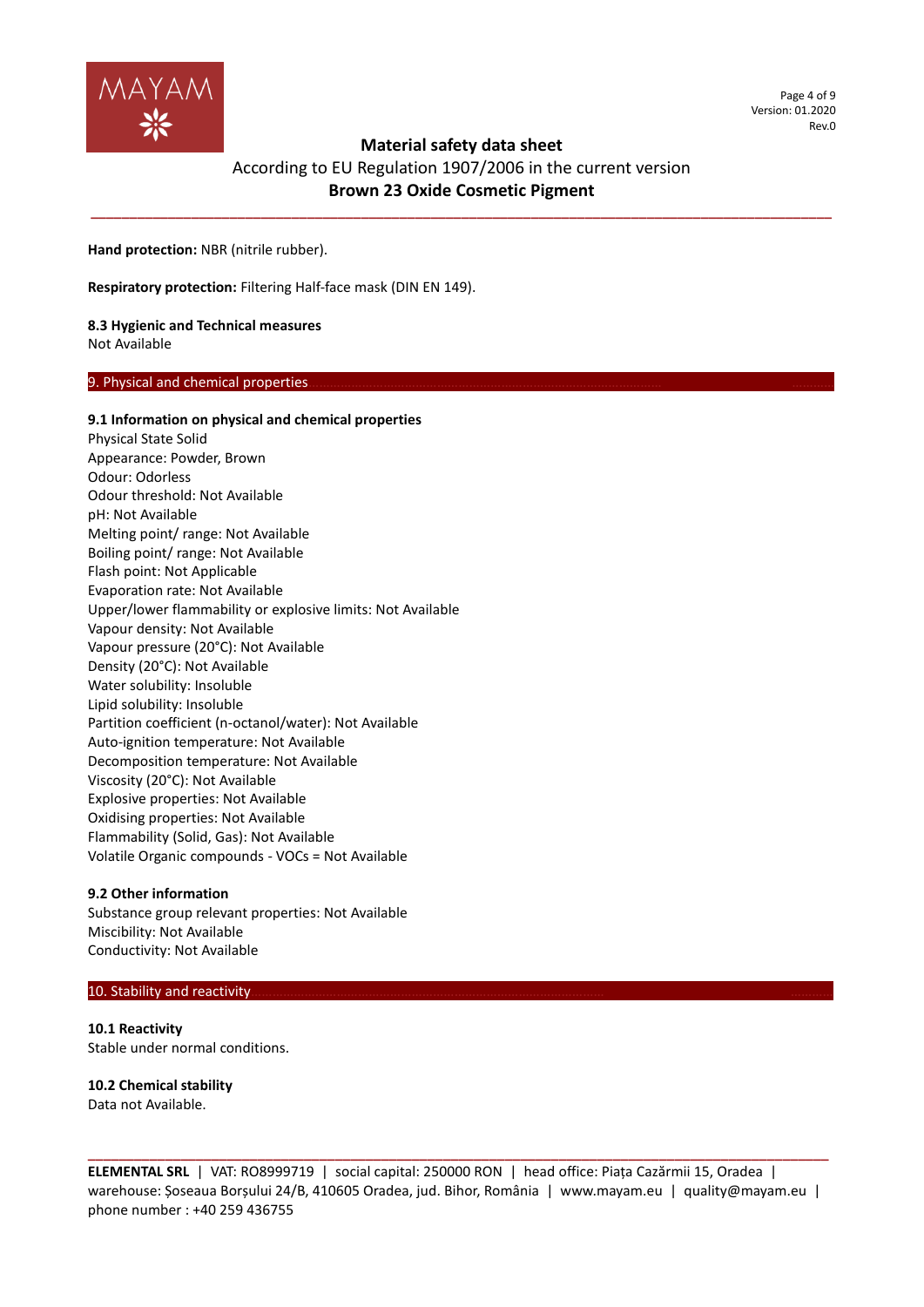

Page 5 of 9 Version: 01.2020 Rev.0

# **Material safety data sheet**

# According to EU Regulation 1907/2006 in the current version **Brown 23 Oxide Cosmetic Pigment**

**\_\_\_\_\_\_\_\_\_\_\_\_\_\_\_\_\_\_\_\_\_\_\_\_\_\_\_\_\_\_\_\_\_\_\_\_\_\_\_\_\_\_\_\_\_\_\_\_\_\_\_\_\_\_\_\_\_\_\_\_\_\_\_\_\_\_\_\_\_\_\_\_\_\_\_\_\_\_\_\_\_\_\_\_\_\_\_\_\_\_\_\_\_\_\_\_**

# **10.3 Possibility of hazardous reactions**

Burning produces carbon monoxide and/or carbon dioxide.

#### **10.4 Conditions to avoid**

Stable under normal conditions of temperature and pressure.

#### **10.5 Incompatible materials**

Avoid strong oxidizing agents, peroxides, acids, alkali metals.

#### **10.6 Hazardous decomposition products**

Burning produces carbon monoxide and/or carbon dioxide.

# 11. Toxicological information

## **11.1 Information on toxicological effects**

Toxicological Information: FDA-EEC : positive lists

## **Toxicological Information of the Preparation**

a) acute toxicity LD50 > 2000.00000 mg/kg b) skin corrosion/irritation Skin Irritant No Irritant effect c) serious eye damage/irritation Eye Irritant No Irritant effect

#### **Toxicological information on main components of the mixture:**

| Diiron trioxide    | a) acute toxicity LD50 Oral Rat $>$ 10000 mg/kg |                                                                                    |                             |
|--------------------|-------------------------------------------------|------------------------------------------------------------------------------------|-----------------------------|
| Triiron tetraoxide | a) carcinogenicity                              | Carcinogeneticy Rat Negative                                                       |                             |
|                    |                                                 | <b>Genotoxicity Negative</b>                                                       | <b>OCDE 473</b>             |
|                    |                                                 |                                                                                    | <b>OCDE 471</b>             |
|                    |                                                 |                                                                                    | - In vitro mammalian        |
|                    |                                                 |                                                                                    | chromosome aberration test: |
|                    |                                                 |                                                                                    | OCDE 473 (hamster)          |
|                    |                                                 |                                                                                    | - Reverse mutationa assay   |
|                    |                                                 |                                                                                    | (Ames test): OCDE 471       |
|                    |                                                 |                                                                                    | (Salmonella typhimurium)    |
|                    | b) reproductive toxicity                        | <b>Reproductive Toxicity Negative</b>                                              |                             |
|                    |                                                 | c) respiratory or skin sensitisation Inhalation Sensitization Rat 5000.00000 mg/kg |                             |
|                    |                                                 | d) skin corrosion/irritation Skin Irritant Rabbit No Irritant effect 24h           | OCDE 404                    |
|                    |                                                 | e) serious eye damage/irritation Eye Irritant Rabbit No Irritant effect            | <b>OCDE 405</b>             |
|                    |                                                 | f) acute toxicity LD50 Oral Rat > 5000.00000 mg/kg Standard acute method           |                             |

# **If not differently specified, the information required in Regulation (EU)2015/830 listed below must be considered as N.A.**

a) acute toxicity

b) skin corrosion/irritation

c) serious eye damage/irritation

**ELEMENTAL SRL** | VAT: RO8999719 | social capital: 250000 RON | head office: Piața Cazărmii 15, Oradea | warehouse: Șoseaua Borșului 24/B, 410605 Oradea, jud. Bihor, România | www.mayam.eu | quality@mayam.eu | phone number : +40 259 436755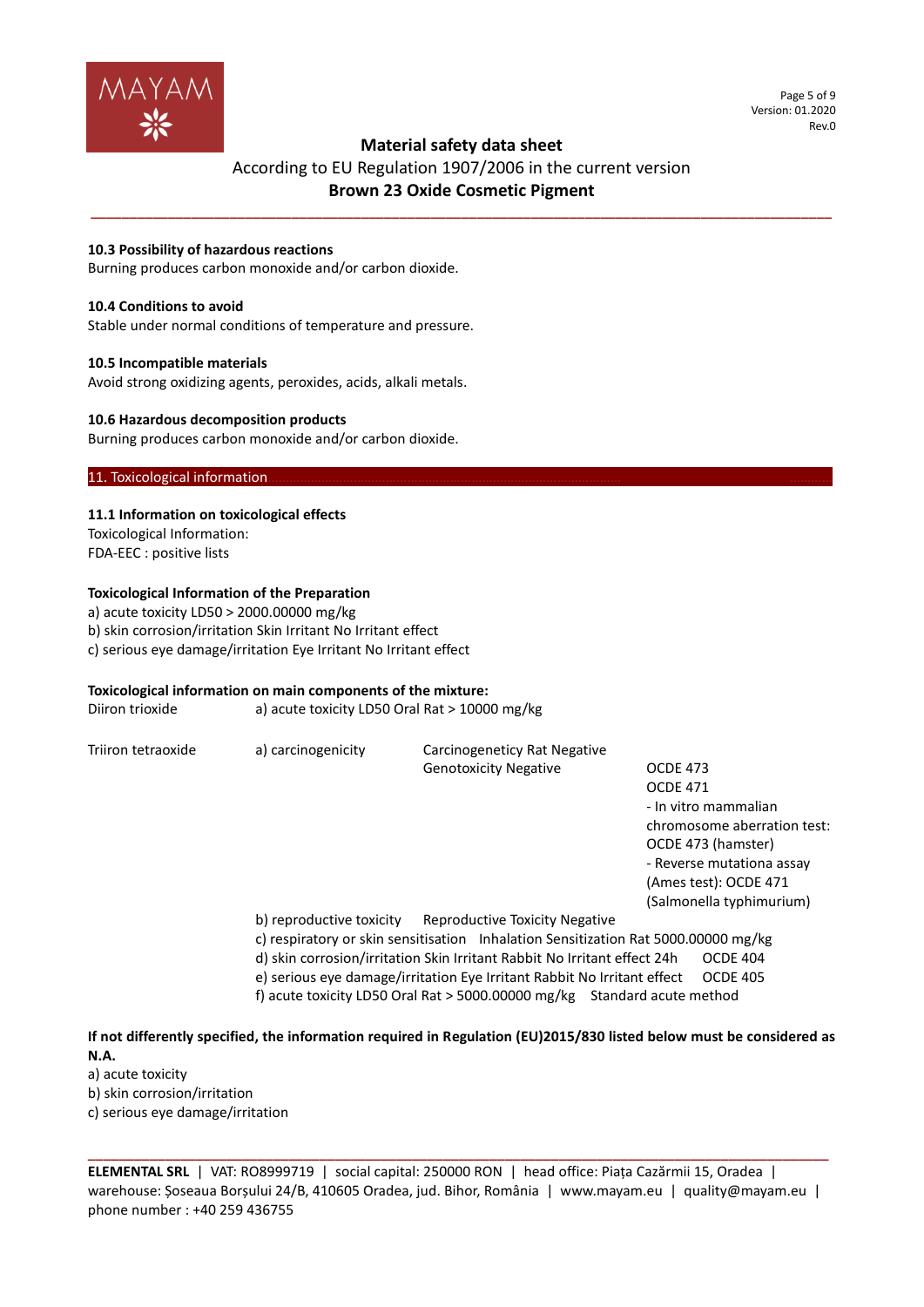

# According to EU Regulation 1907/2006 in the current version **Brown 23 Oxide Cosmetic Pigment**

**\_\_\_\_\_\_\_\_\_\_\_\_\_\_\_\_\_\_\_\_\_\_\_\_\_\_\_\_\_\_\_\_\_\_\_\_\_\_\_\_\_\_\_\_\_\_\_\_\_\_\_\_\_\_\_\_\_\_\_\_\_\_\_\_\_\_\_\_\_\_\_\_\_\_\_\_\_\_\_\_\_\_\_\_\_\_\_\_\_\_\_\_\_\_\_\_** d) respiratory or skin sensitisation e) germ cell mutagenicity f) carcinogenicity g) reproductive toxicity

h) STOT-single exposure

i) STOT-repeated exposure

j) aspiration hazard

| Component CMR         | Properties            | <b>Effect dose</b> | Value | Exposure<br>time | <b>Species</b> | Method | Evaluation | Remark                                            |
|-----------------------|-----------------------|--------------------|-------|------------------|----------------|--------|------------|---------------------------------------------------|
| Triiron<br>tetraoxide | Chronic<br>inhalative |                    |       |                  |                |        |            | Potential<br>chronic<br>respiratory<br>irritation |

## **Sub-acute and Chronic Toxicity**

#### 12. Ecological information...

# **12.1 Toxicity**

Adopt good working practices, so that the product is not released into the environment. Eco-toxicity:

#### **List of Eco-Toxicological properties of the components**

| Ouantity | Component          | Ident. Numb.           | Ecotox Data                                                                               |
|----------|--------------------|------------------------|-------------------------------------------------------------------------------------------|
| 5-7 %    | Triiron tetraoxide | - EINECS:<br>215-277-5 | CAS: $1317-61-9$ c) Bacteria toxicity : EC0 > 1000.00000 mg/l 24h - Static test<br>EU C.2 |
|          |                    |                        | a) Aquatic acute toxicity : LC0 Fish $> 1000.00000$ mg/l 48h - Static<br>test<br>OCDE 203 |

# **12.2 Persistence and degradability**

Triiron tetraoxide Not Biodegradable

#### **12.3 Bioaccumulative potential**

Triiron tetraoxide Not bioaccumulative

## **12.4 Mobility in soil**

Triiron tetraoxide Not mobile

# **12.5 Results of PBT and vPvB assessment**

No PBT Ingredients are present

# **12.6 Other adverse effects**

Not Available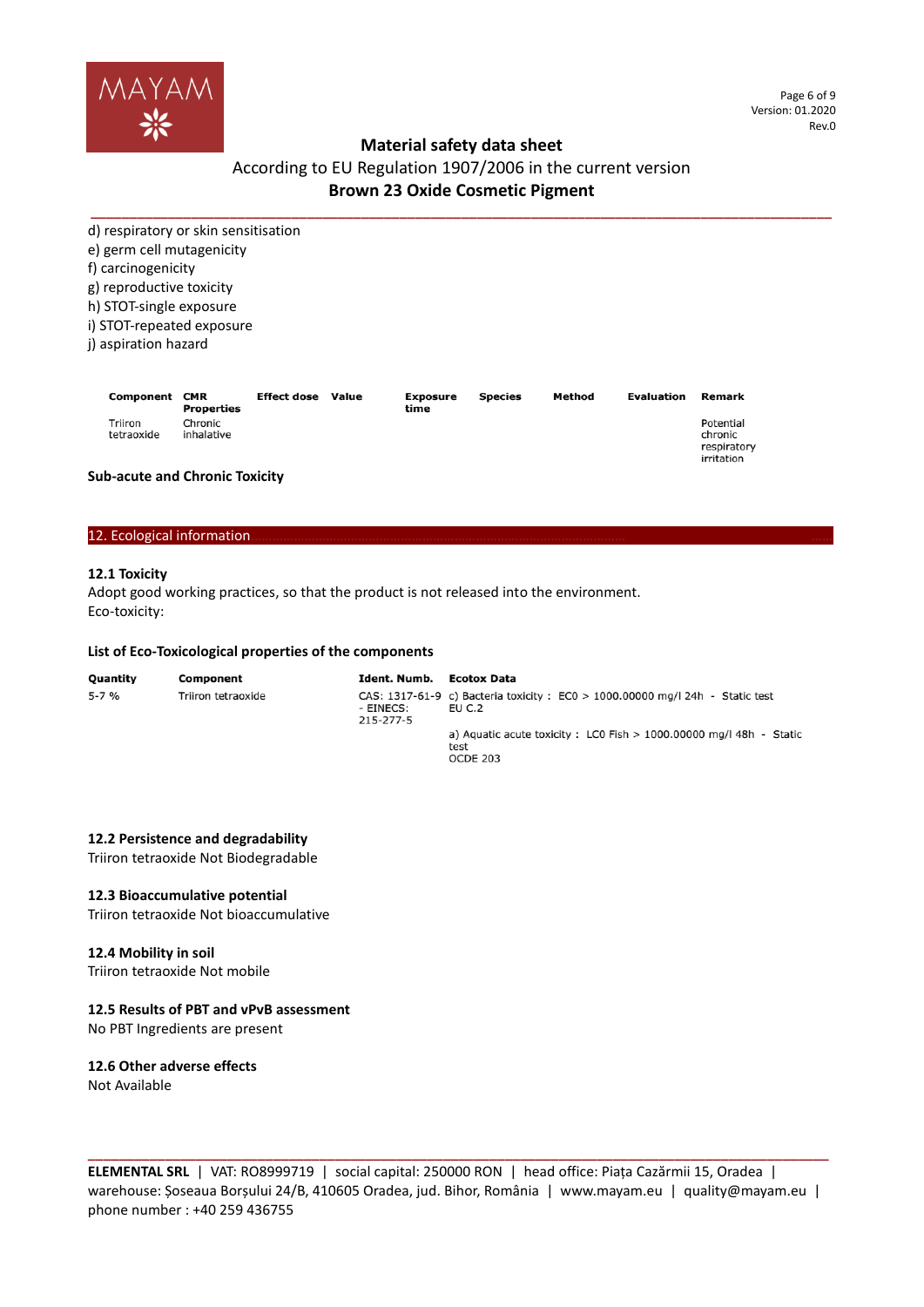

Page 7 of 9 Version: 01.2020 Rev.0

# **Material safety data sheet**

# According to EU Regulation 1907/2006 in the current version **Brown 23 Oxide Cosmetic Pigment**

**\_\_\_\_\_\_\_\_\_\_\_\_\_\_\_\_\_\_\_\_\_\_\_\_\_\_\_\_\_\_\_\_\_\_\_\_\_\_\_\_\_\_\_\_\_\_\_\_\_\_\_\_\_\_\_\_\_\_\_\_\_\_\_\_\_\_\_\_\_\_\_\_\_\_\_\_\_\_\_\_\_\_\_\_\_\_\_\_\_\_\_\_\_\_\_\_**

# 13. Disposal considerations

## **13.1 Waste treatment methods**

Recover if possible. In so doing, comply with the local and national regulations currently in force.

# 14. Transport information

# **14.1 UN number**

N/A

## **14.2 UN proper shipping name**

ADR-Shipping Name: N/A IATA-Technical name: N/A IMDG-Technical name: N/A

## **14.3 Transport hazard class(es)**

ADR-Class: N/A IATA-Class: N/A IMDG-Class: N/A

# **14.4 Packing Group**

ADR-Packing Group: N/A IATA-Packing group: N/A IMDG-Packing group: N/A

#### **14.5 Environmental hazards**

Toxic Ingredients Qty: 0.00 High Toxicity Ingredients Qty: 0.00 Marine pollutant: No Environmental Pollutant: No

#### **14.6 Special Precautions for User**

Road and Rail (ADR-RID): ADR-Label: N/A ADR-Upper number: N/A ADR-Special Provisions: N/A ADR-Transport category (Tunnel restriction code): N/A

Air (IATA): IATA-Passenger Aircraft: N/A IATA-Cargo Aircraft: N/A IATA-Label: N/A IATA-Sub Risk: N/A IATA-Erg: N/A IATA-Special Provisioning: N/A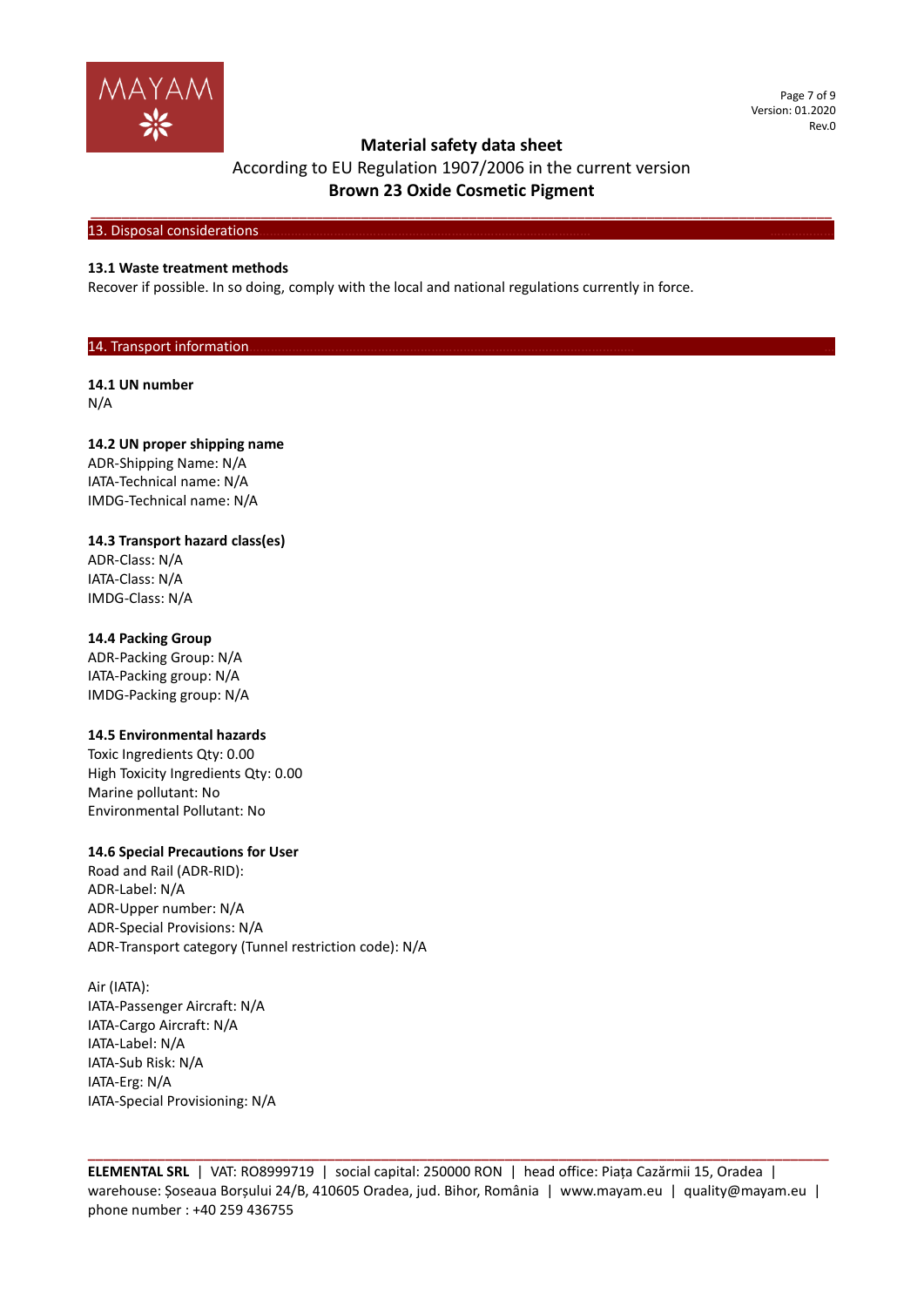

Page 8 of 9 Version: 01.2020 Rev.0

# **Material safety data sheet**

# According to EU Regulation 1907/2006 in the current version **Brown 23 Oxide Cosmetic Pigment**

**\_\_\_\_\_\_\_\_\_\_\_\_\_\_\_\_\_\_\_\_\_\_\_\_\_\_\_\_\_\_\_\_\_\_\_\_\_\_\_\_\_\_\_\_\_\_\_\_\_\_\_\_\_\_\_\_\_\_\_\_\_\_\_\_\_\_\_\_\_\_\_\_\_\_\_\_\_\_\_\_\_\_\_\_\_\_\_\_\_\_\_\_\_\_\_\_**

Sea (IMDG): IMDG-Stowage Code: N/A IMDG-Stowage Note: N/A IMDG-Sub Risk: N/A IMDG-Special Provisioning: N/A IMDG-Page: N/A IMDG-Label: N/A IMDG-EMS: N/A IMDG-MFAG: N/A

**14.7 Transport in bulk according to Annex II of MARPOL 73/78 and the IBC Code** Not Available

## 15. Regulatory information

# **15.1 Safety, health and environmental regulations/legislation specific for the substance or mixture**

Dir. 98/24/EC (Risks related to chemical agents at work) Dir. 2000/39/EC (Occupational exposure limit values) Regulation (EC) n. 1907/2006 (REACH) Regulation (EC) n. 1272/2008 (CLP) Regulation (EC) n. 790/2009 (ATP 1 CLP) and (EU) n. 758/2013 Regulation (EU) n. 286/2011 (ATP 2 CLP) Regulation (EU) n. 618/2012 (ATP 3 CLP) Regulation (EU) n. 487/2013 (ATP 4 CLP) Regulation (EU) n. 944/2013 (ATP 5 CLP) Regulation (EU) n. 605/2014 (ATP 6 CLP) Regulation (EU) n. 453/2010 (Annex II)

Restrictions related to the product or the substances contained according to Annex XVII Regulation (EC) 1907/2006 (REACH) and subsequent modifications: Restrictions related to the product: None Restrictions related to the substances contained: None

Provisions related to directive EU 2012/18 (Seveso III): Not Available

German Water Hazard Class: Not Available

SVHC Substances: No Data Available

#### **15.2 Chemical Safety Assessment**

No Chemical Safety Assessment has been carried out for the mixture.

# 16. Additional information

Main bibliographic sources:

ECDIN - Environmental Chemicals Data and Information Network - Joint Research Centre, Commission of the European Communities

**ELEMENTAL SRL** | VAT: RO8999719 | social capital: 250000 RON | head office: Piața Cazărmii 15, Oradea | warehouse: Șoseaua Borșului 24/B, 410605 Oradea, jud. Bihor, România | www.mayam.eu | quality@mayam.eu | phone number : +40 259 436755